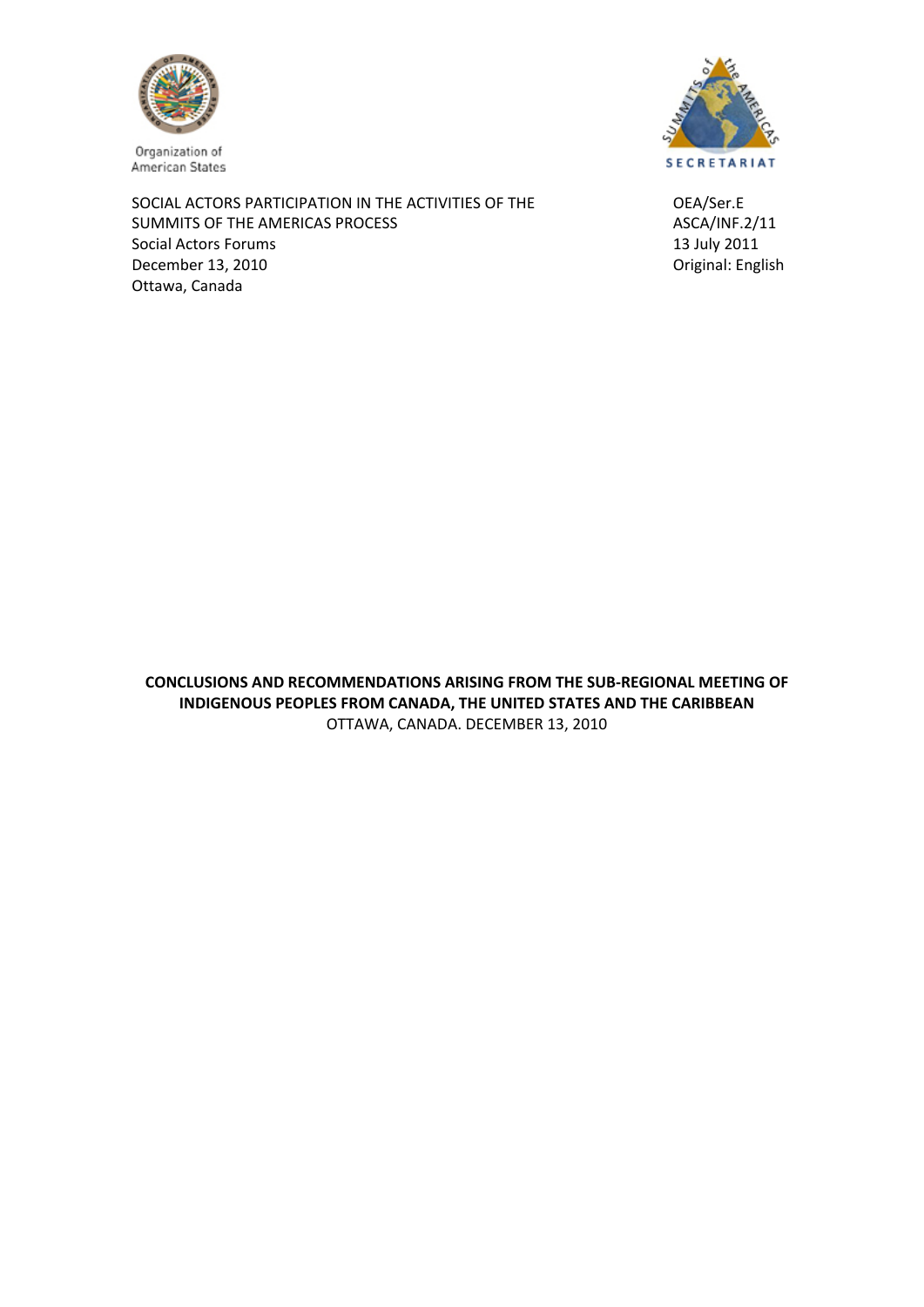# UNION NACIONAL DE ABOGADAS Y ABOGADOS INDIGENAS DE PANAMA (UNAIPA)

Panama, city, 13 of july 2011.

Ms. **Sherry Tross** Executive Secretary Summits of the Americas Secretariat Organization of American States (OAS)

Dear Ms. Tross:

Who signs, Héctor Huertas Gonzalez, in name of my organization National Union of Attorneys Indigenous to Panama (UNAIPA), Meso‐American coordinator of the Summit Indigenous to the Americas has the pleasure of addressing you in your capacity as Executive Secretary of the Summits of the Americas Secretariat of the Organization of American States to request that you kindly distribute, among all the stakeholders and/or other parties interested in the Summits process –specifically, the member states, Colombia as the host country of the Sixth Summit of the Americas, the indigenous peoples in your databases, the Joint Summit Working Group, civil society organizations, and other parties you deem necessary– the final outcome document of the Sub‐regional Meeting of Indigenous Peoples of North America and the Caribbean in follow up on the Third Indigenous Leaders Summit of the Americas, titled "CONCLUSIONS AND RECOMMENDATIONS OF THE SUBREGIONAL MEETING OF INDIGENOUS PEOPLES OF NORTH AMERICA AND THE CARIBBEAN," held in Ottawa, Canada, on December 13, 2010, the text of which, in the English and Spanish languages, is attached hereto.

Thanking you in advance for the kind attention paid to this request, I avail myself of this opportunity to extend to the OAS General Secretariat the assurances of our highest consideration.

 $H = 69$ 

**Hector Huertas Gonzalez Coordinator for mesoamerica of The CLIAS**

CC: Andrea Montilla Summit of the Americas Secretariat

Ciudad de Panamá, Justo Arosemena y calle 32, Edificio JJ Vallarino, 2do. Piso, oficina 2 tel 3995855 correo unaipa@yahoo.com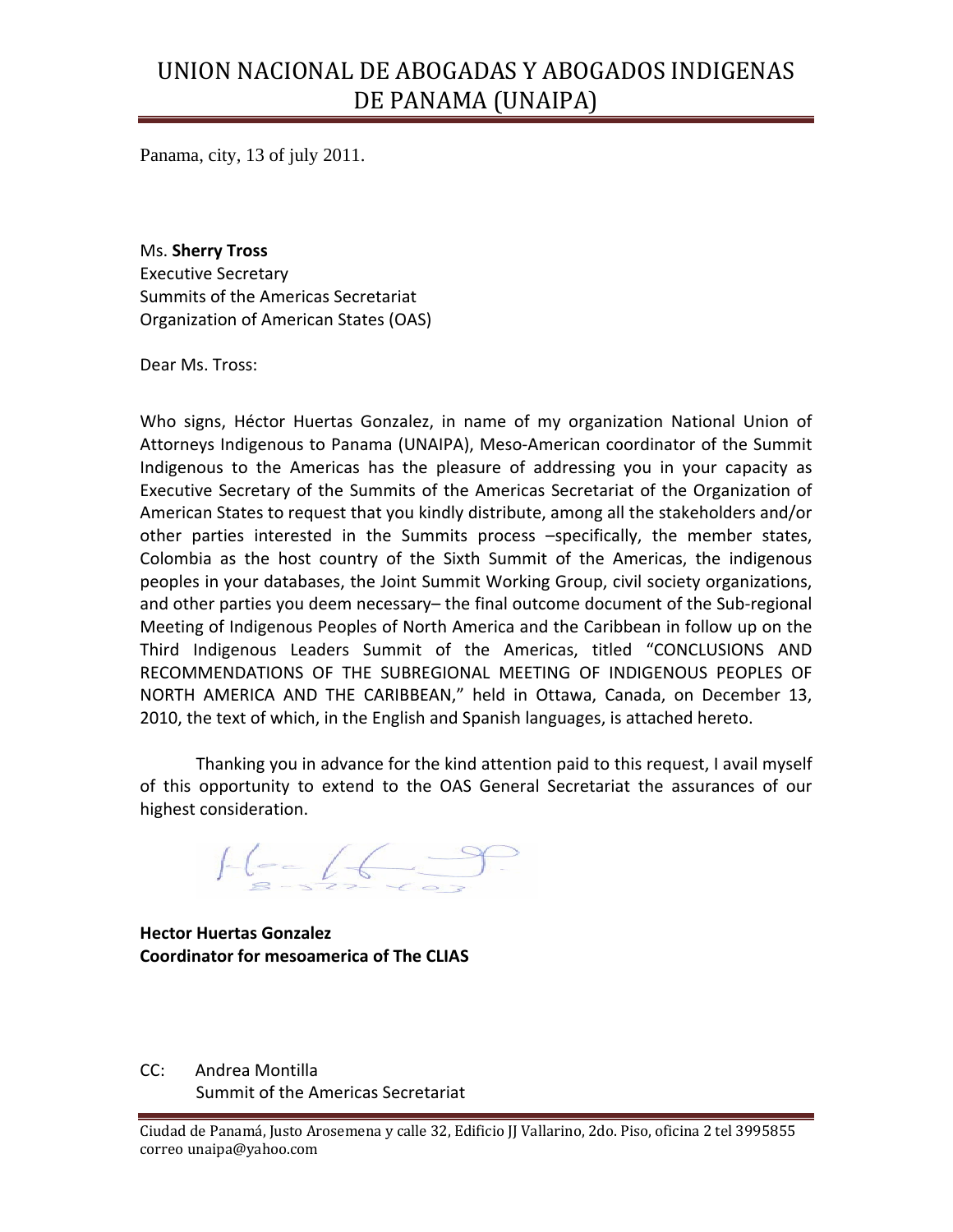# **CONCLUSIONS AND RECOMMENDATIONS ARISING FROM THE SUB‐REGIONAL MEETING OF INDIGENOUS PEOPLES FROM CANADA, THE UNITED STATES AND THE CARIBBEAN**  OTTAWA, CANADA. DECEMBER 13, 2010

Indigenous peoples made the following conclusions and recommendation at the Sub‐ Regional Meeting of Indigenous Peoples from Canada, the United States and the Caribbean held in Ottawa on Monday, December 13, 2010:

#### **INDIGENOUS PEOPLES' RELATIONSHIPS WITH EACH OTHER**

#### **1. CONCLUSION:**

There is a need for an Indigenous Peoples Caucus of the Americas with a structure of co‐ chairs that are English‐speaking, Spanish‐speaking and Portuguese‐speaking, with balanced gender and regional representation, to meet on issues concerning the OAS, including the upcoming IV Indigenous Leaders' Summit of the Americas (ILSA) and VI Summits of the Americas (SOA). It is necessary to have a session prior to the OAS General Assembly (GA) next year to effectively participate in the GA. At that point, there could be a discussion among the leaders of how to ensure there is a Government-to-Government relationship established. We can use the support of the Summits of the Americas Secretariat (SAS) to the extent that we can, including relying on the Virtual Community. There must also be face‐to‐face meetings, with a focal point established in between these meetings. We need to further elaborate on how this will function. The OAS should be requested to support the activities of this body. The Caribbean region has identified the need for a capacity‐building workshop focusing on engagement in the ILSA process, which it has offered to host.

#### **1.1.Recommendations:**

- **a.** Request the OAS/SAS to support an Indigenous Peoples Caucus meeting, prior to the GA as well as ongoing dialogue through the Virtual Community.
- **b.** That a Planning Committee for the IV ILSA be established at the next Indigenous Peoples Caucus meeting in January 2011 at the OAS Working Group on the Draft American Declaration in Washington. This Planning Committee should be composed of two representatives from each region of the Americas (North, South and Central America, as well as the Caribbean) along with Youth and Elder representatives, ensuring a gender balance is achieved. A media strategy should be developed early on in the process to highlight Indigenous peoples' perspectives.
- **c.** Indigenous leaders from all Indigenous peoples throughout the Americas should be encouraged to participate in the IV ILSA as well as the VI Summit of the Americas. Funding to support their participation should be sought.
- **d.** All Indigenous peoples and their representative organizations widely post the III ILSA Declaration and Plan of Action on their respective websites, as well as information and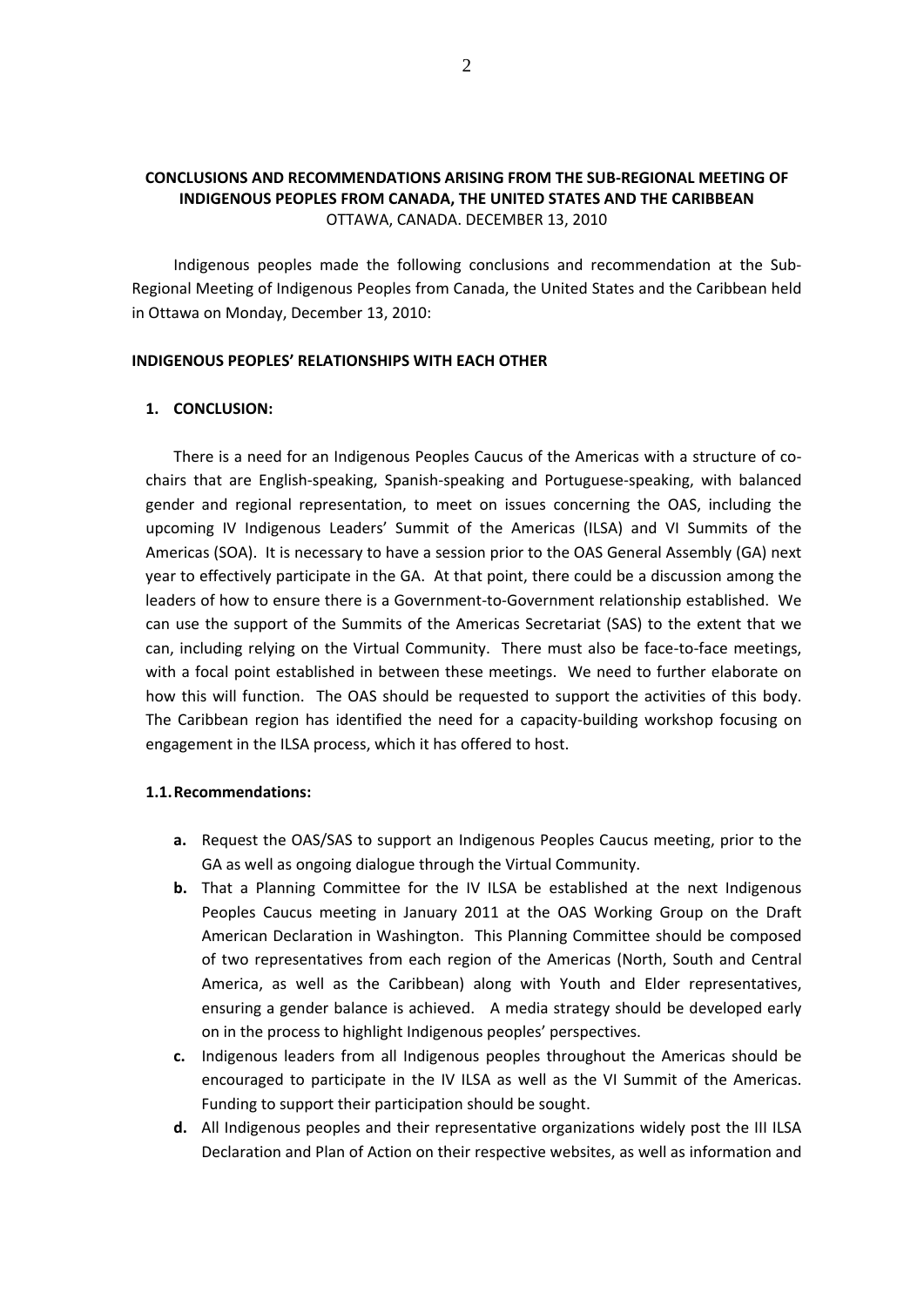draft documents in preparation for the IV ILSA. There should be a fortification of communication platforms throughout the region.

- **e.** Contact via email, fax or post the Foreign Ministries and other relevant Ministers of countries represented in the North, South and Central American Regions to request follow-up information about the III ILSA Declaration and Plan of Action. This has already been completed in the Caribbean region.
- **f.** To support the offer by the Caribbean region to host a capacity-building workshop.

## **INDIGENOUS PEOPLES' RELATIONSHIP WITH THE OAS SYSTEM**

## **2. CONCLUSION:**

It is essential that Indigenous peoples engage at the earliest opportunity with the OAS and member states in the preparatory process leading into the VI SOA. Indigenous peoples must be involved right from the onset of the Summit Implementation Review Group (SIRG) process. This includes having an opportunity to participate in the definition of the thematic approach, the development of the concept paper and the draft Declaration itself. This will help to prevent the errors of past Summits, such as paragraph 86 of the Declaration of Commitment from the V SOA which states, in part: "In accordance with domestic laws of each State, we will promote the exercise of their [Indigenous peoples'] rights..." The qualification of Indigenous peoples' rights by domestic laws is unacceptable and inconsistent with the UN *Declaration.*

## **2.1. Recommendations:**

- **a.** That the OAS facilitate access and participation of Indigenous peoples throughout the process leading up to the VI SOA, including the relevant Ministerial and SIRG meetings. Indigenous peoples should have space on the agenda of each meeting.
- **b.** Seek out significant resources to support the participation of Indigenous peoples in the preparatory process.
- **c.** Send a letter to the OAS identifying our concerns with the language of "in accordance with domestic laws of each State" utilized in paragraph 86 of the Declaration of Commitment (2009).

## **3. CONCLUSION:**

It is essential that Indigenous peoples participate in the full proceedings of the VI SOA with full status equivalent to others. Indigenous peoples' participation in SOA should not be subject to the discretion of the host country.

## **3.1.Recommendations:**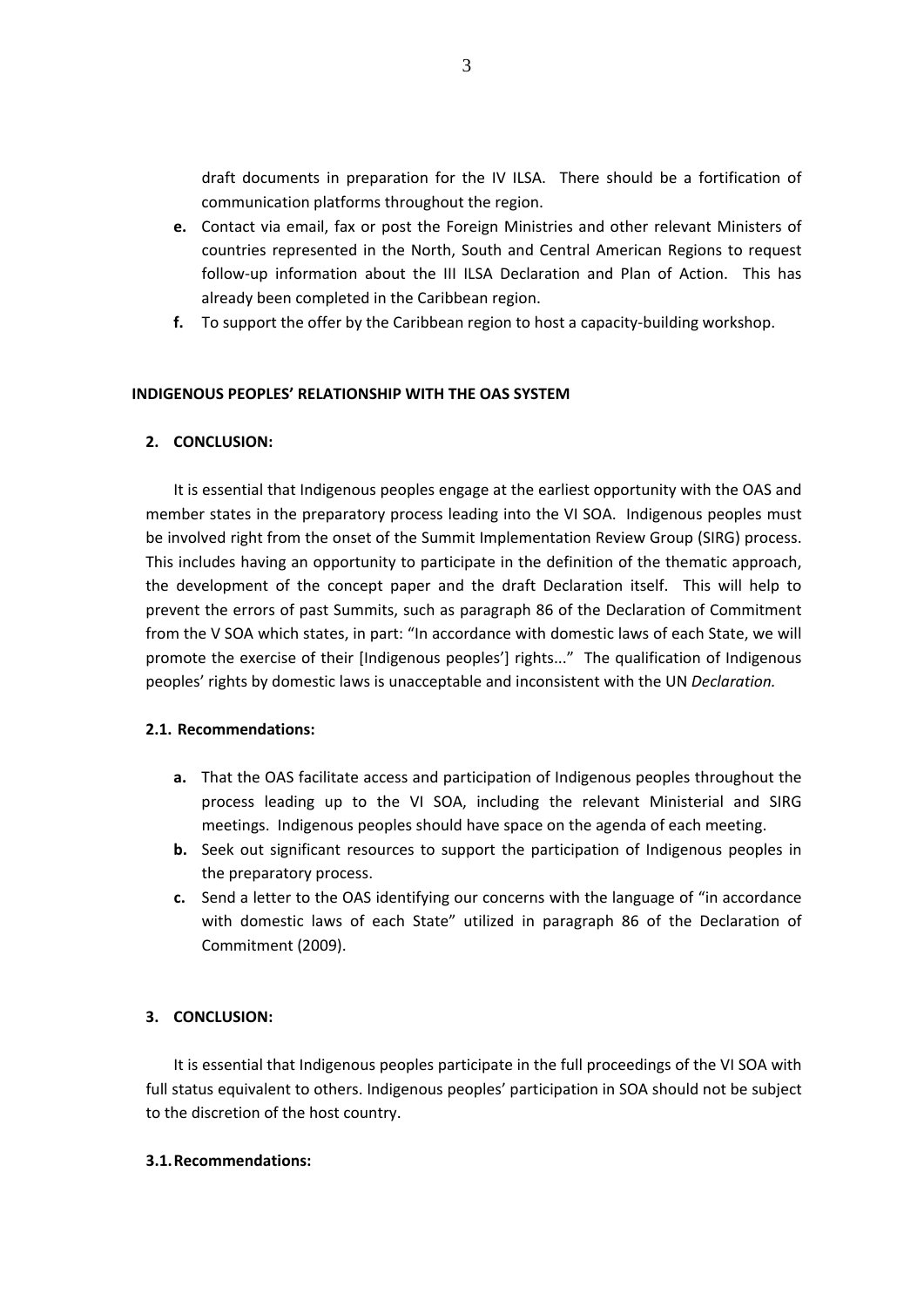- **a.** That the OAS institute a policy that provides access to Indigenous leaders at all State Summits on an equivalent basis to States on a permanent basis.
- b. That there was support for Indigenous peoples, nations and governments to have a direct relationship with the organs of the OAS/Summits, and not through Civil Society Organizations or Social Actors, but in our right as peoples and nations.
- c. That the OAS acknowledge Indigenous peoples as equal in status but separate and distinct from Civil Society Organizations or Social Actors, with equivalent access to these groups. For example, at the Ministerial Forums and the OAS Annual General Assemblies, Indigenous peoples should be granted a 2‐hour time period for interaction with the OAS and its member states.
- d. That there was support for the creation of an Americas-wide Indigenous Leaders' organization (whether called a forum, summit, organization, etc). This would be outside of, and independent of, the OAS, but could coordinate its meetings to coincide with the Summits of the Americas.

#### **4. CONCLUSION:**

At the II Indigenous Peoples Summit of the Americas, III ILSA and related SOAs, it was recommended that an OAS Permanent Forum be established. Currently, engagement with the OAS and SOA is only permitted through the Ministerial Forums and the Committee on Inter‐ American Summits Management and Civil Society Participation in OAS Activities (CISC) of the Permanent Council that lead into the SOA. At the existing UN Permanent Forum on Indigenous Issues, Indigenous peoples make recommendations to the Permanent Forum, which feeds into the Economic and Social Council (ECOSOC), along with the Expert Mechanism on the Rights of Indigenous Peoples (EMRIP), which is research based, and the Special Rapporteur on the Rights of Indigenous Peoples (focused on country visits and complaints). The concern is how these recommendations get implemented into the UN system. We need to assess this in the OAS system – how can we structure a new mechanism in the most effective way. Methodically, we must be clear about the mechanism's mandate, structure, etc that should be developed in order to give life to the words voiced by Indigenous peoples at the previous ILSAs.

#### **4.1.Recommendations:**

a. Indigenous peoples throughout the Americas should meet during the next Indigenous Peoples Caucus meeting prior to January  $18^{th}$  to  $20^{th}$ , 2011 when the Working Group on the Draft American Declaration on the Rights of Indigenous Peoples meets. The Caucus can use this opportunity to determine the most suitable mandate, structure and objectives of a new mechanism and whether the title "Permanent Forum" is most suitable or whether another title would be better. The Sub‐Regional Spanish Speaking Meeting should be utilized as another opportunity for Indigenous peoples to meet and discuss these ideas.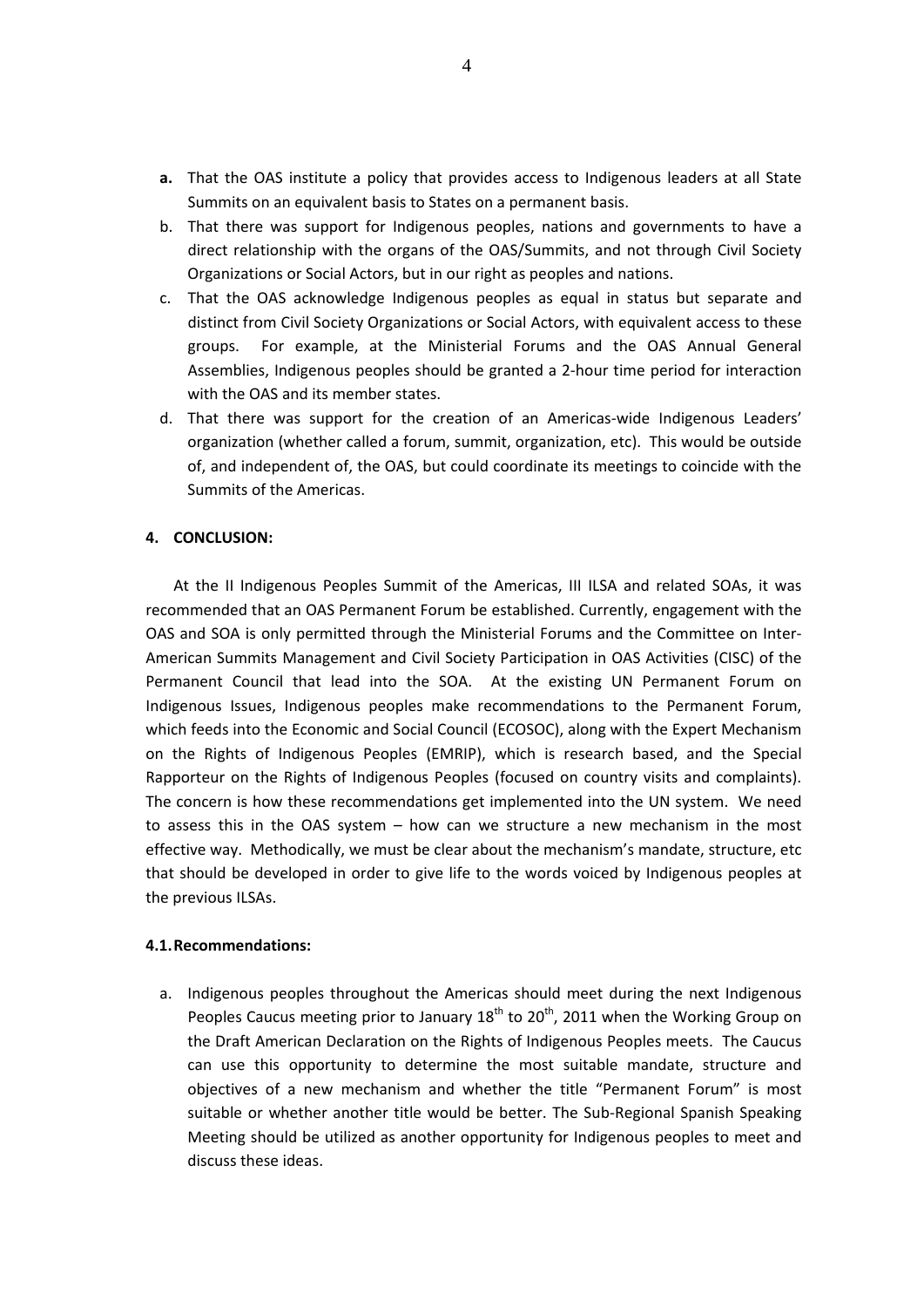b. To create within the OAS an integrated secretariat dedicated to dealing solely with Indigenous peoples, nations and governments.

#### **5. CONCLUSION:**

Indigenous peoples of the Americas have the right to the recognition, observance and enforcement of treaties, agreements and other constructive arrangements in accordance with their original spirit and intent as understood by Indigenous peoples in accordance with article 37 of the UN *Declaration*.

#### **5.1. Recommendations:**

- a. Renounce discriminatory legal doctrines and practices related to Treaties between Indigenous peoples and states, especially the Doctrine of Discovery and the Law of Nations.
- b. Institute just, fair and balanced dispute resolution mechanisms between Indigenous peoples and states with regards to treaties and the restoration of lands and resources which have been appropriated as a result of treaty abrogation. Dispute resolution mechanisms should include, but not be limited to, all international systems including the International Court of Justice and the Inter‐American Court of Human Rights.

#### **THE OAS SYSTEMS' INTEGRATION OF INDIGENOUS PEOPLES ISSUES**

#### **6. CONCLUSION:**

In order for the OAS to adequately follow up on court decisions, declarations and resolutions passed by the OAS and its member states, there must be institutional mechanisms for this to occur. We can continue to support the creation of a Permanent Forum within the OAS or a similar option. If so, there are two options: the direct participation of Indigenous peoples within the OAS system (at the General Assembly, for instance) which could be the Permanent Forum. This would lead to permanent engagement of Indigenous peoples with states. If not, we would have to look at how else this could be structured. We need further discussion on how to elaborate on this structure in future discussions. Another possible name could be Commission of Indigenous Peoples with a strong Secretariat that can ensure the necessary work gets done. The Indigenous Peoples Caucus has to have the ability to meet and inform the work of the Secretariat that serves the Commission. This could provide a venue where Indigenous peoples can talk about the situations that occur in their territories – a venue to allow Indigenous peoples to speak about their concerns once a year is an important mechanism to develop. The Inter-American Indian Institute is not supported by Indigenous peoples as an option to be revived.